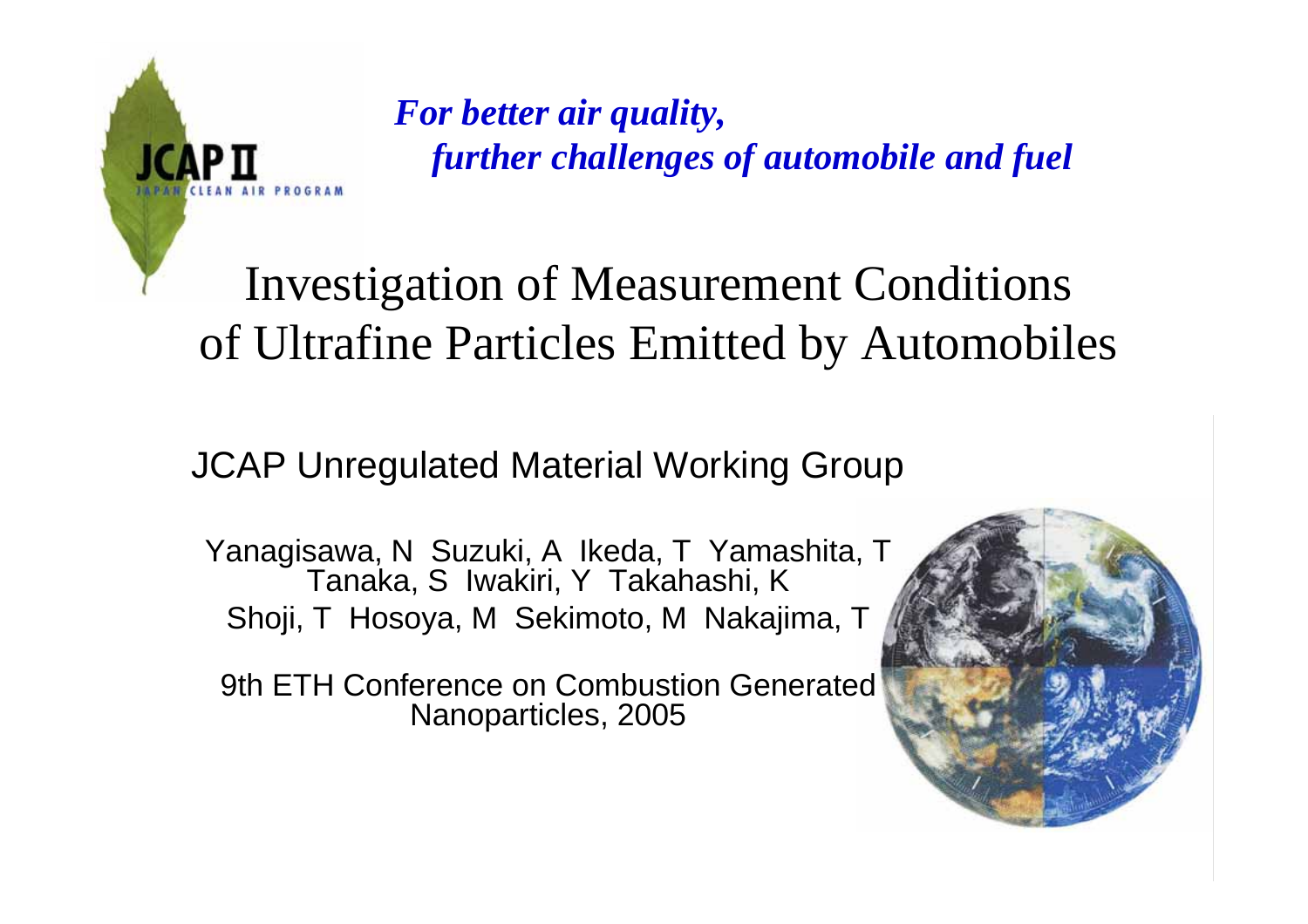

- 1. Outline of the study of unregulated material WG
- 2. Wind tunnel test results of size distribution measurement of ultrafine particles emitted into the atmosphere
- 3. Results of ultrafine particle measuring method that reproduces emission into the atmosphere
- 4. Summary of ultrafine particle measuring method
- 5. Future plan of unregulated material WG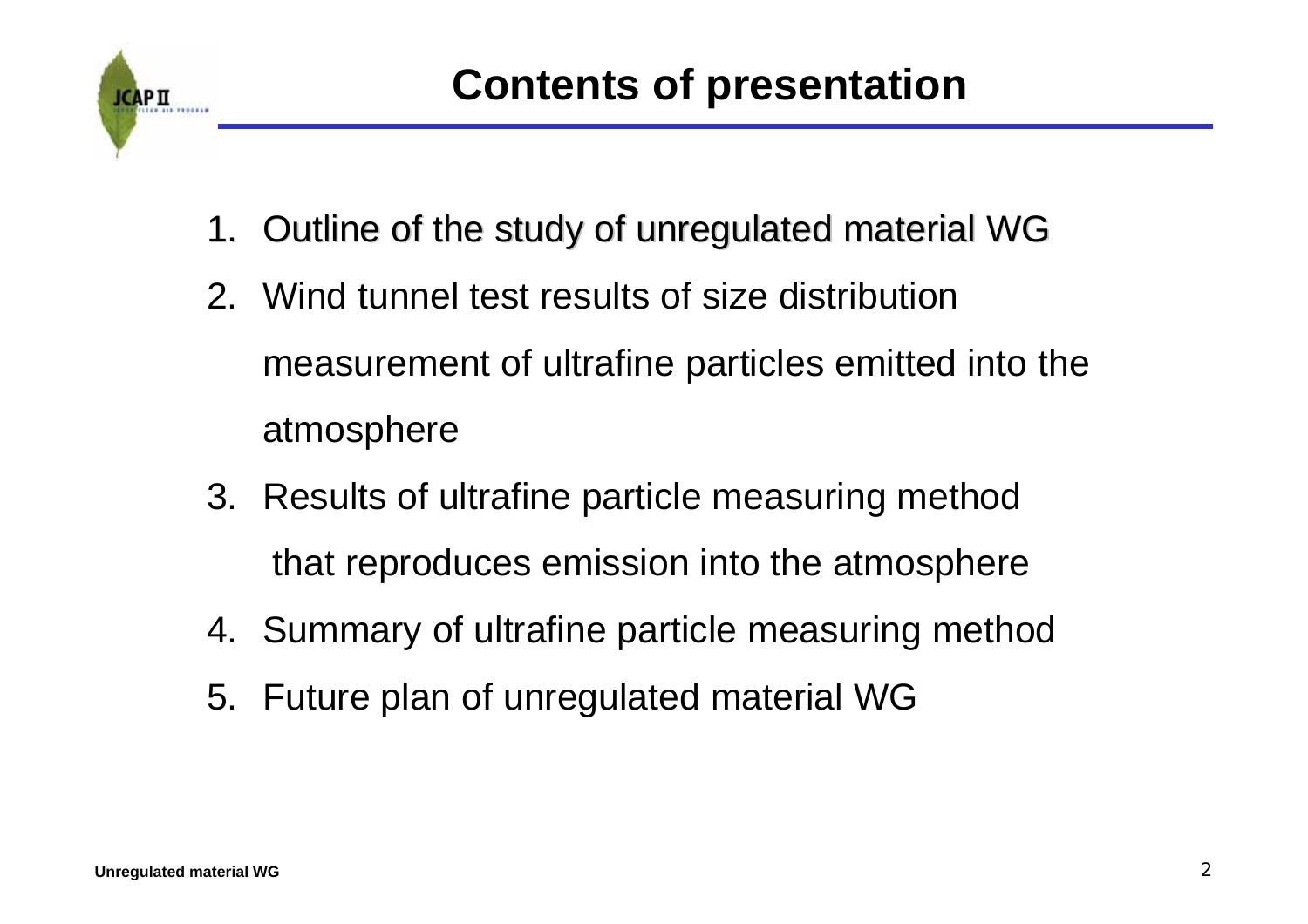# What is JCAP (Japan Clean Air Program)?

- $\bullet$  **Collaborative study** by **automobile** and **oil industries**
	- to find the best combination of automobile and fuel technologies to improve the air quality of Japan
	- to provide the government with rational technical data for policy making.
	- Supported by METI (the Ministry of Economy, Trade and Industry)
- JCAP I:1997 –2001 (Budget: Approx. 5.4 billion yen)
- $\bullet$  **JCAP II: 2002 –2006** (Budget : Approx. 5.6 billion yen)
	- Determination of **future automobile/fuel technologies**  toward **near Zero Emissions**
	- **Prediction of air quality improvement**  through the introduction of novel emission reduction technologies

**ЈСАР П**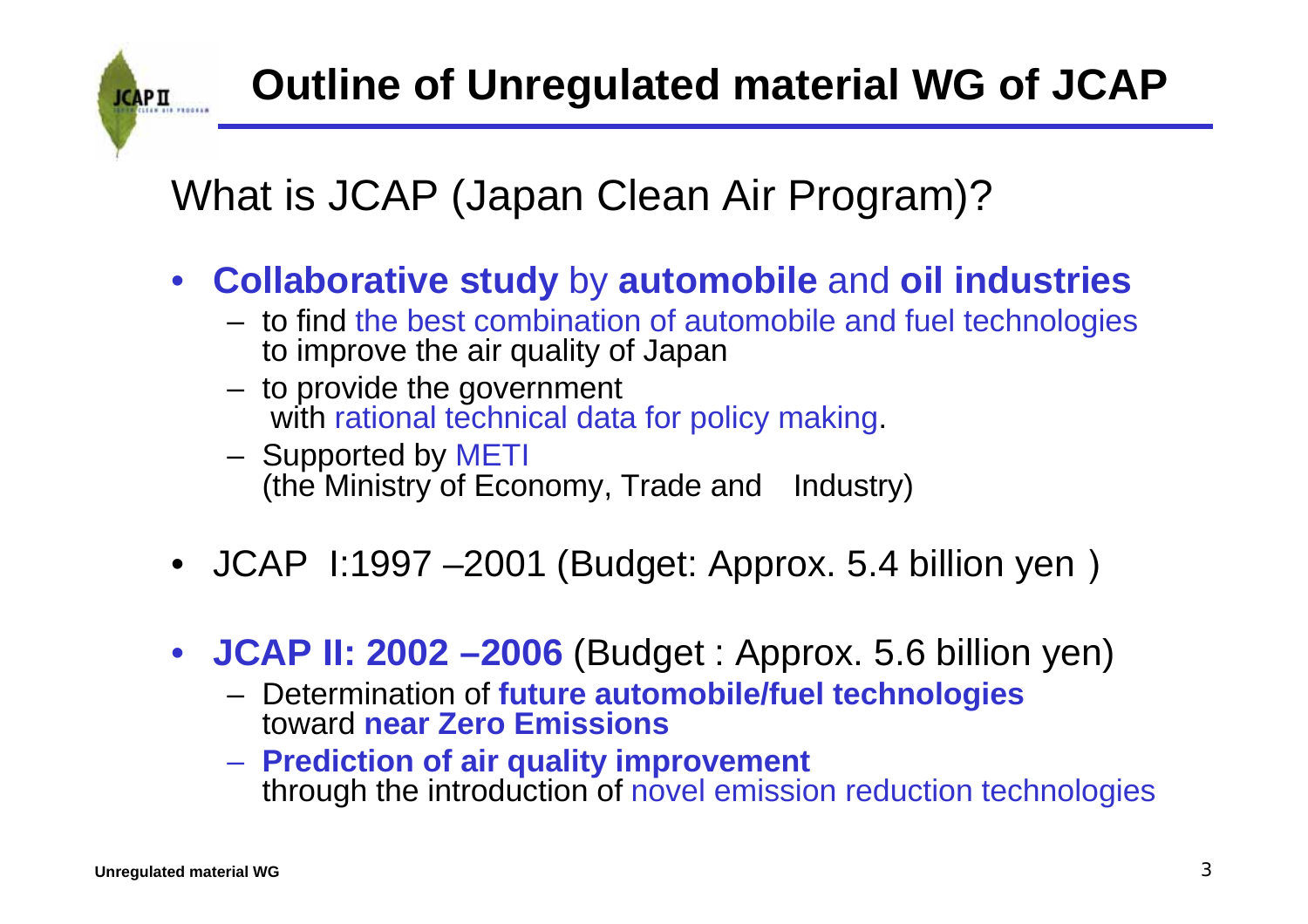

## For **ultrafine particles** and **unregulated materials in automobile exhaust** of which health effects are concerned,

# **(Step1) 2002-2004**

To find appropriate **measuring methods**

(Step2) 2005-2006 To clarify the direction of **automobile and fuel technologies** development for zero emission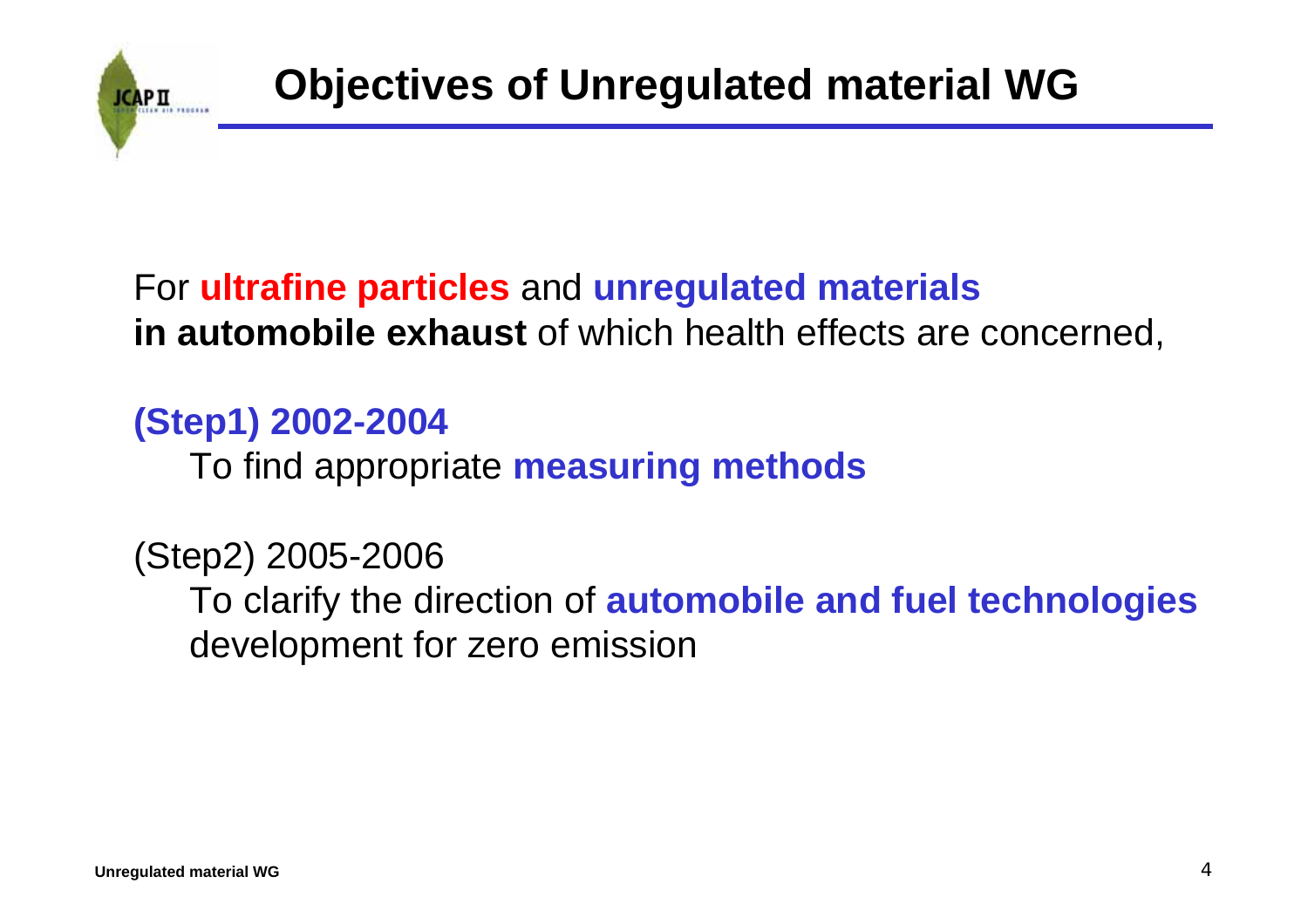

# **Outline of ultrafine particle study**

#### **Chase experiments Wind tunnel tests**





**Size distributions of particles emitted into the atmosphere**

**Laboratory tests**



**Unregulated material WG** 5 **Laboratory test method that can reproduce size distributions of particles emitted into the atmosphere Determination of measuring conditions**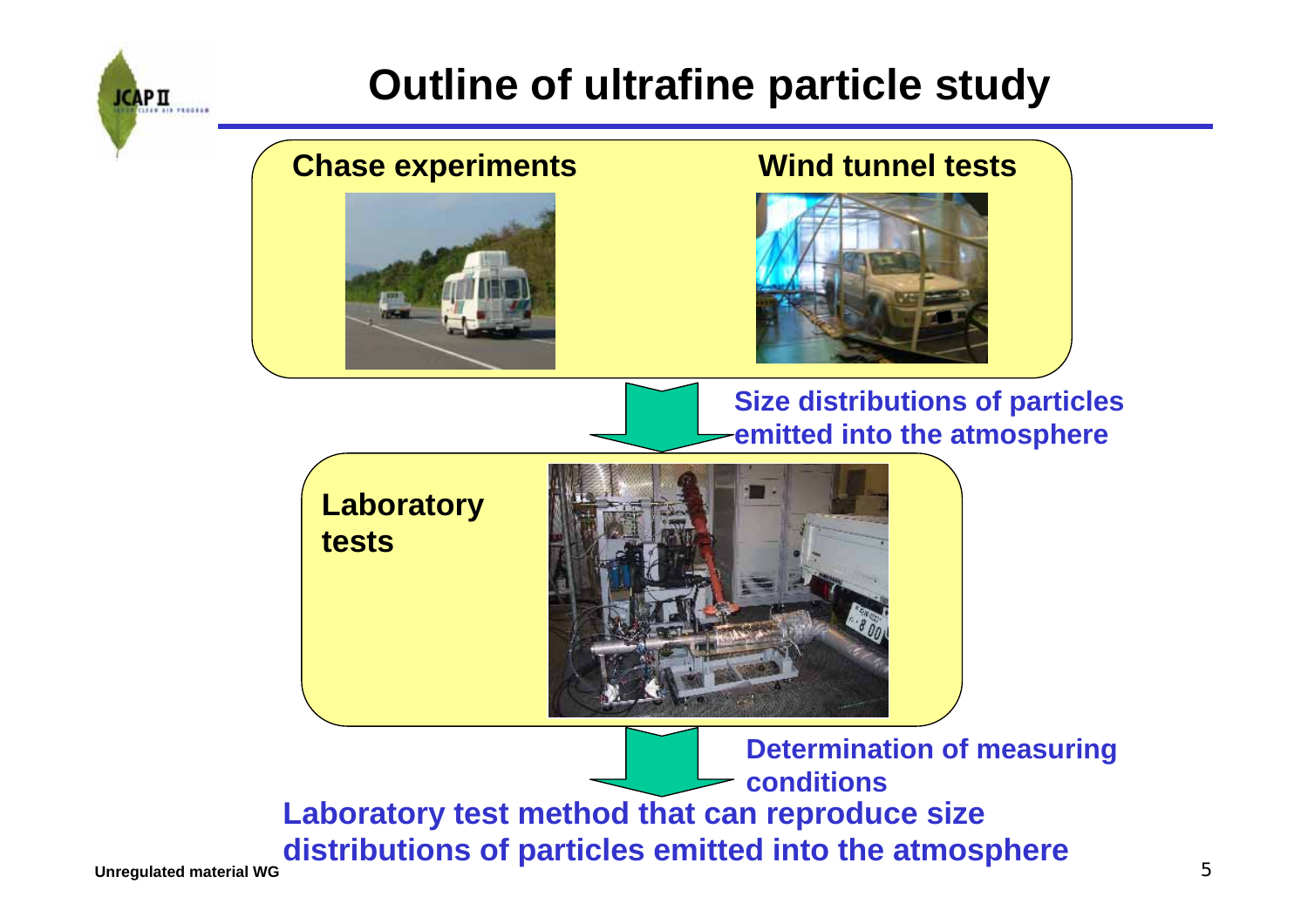

- 1. Outline of the study of unregulated material WG
- 2. Wind tunnel test results of size distribution measurement of ultrafine particles emitted into the atmosphere
- 3. Results of ultrafine particle measuring method that reproduces emission into the atmosphere
- 4. Summary of ultrafine particle measuring method
- 5. Future plan of unregulated material WG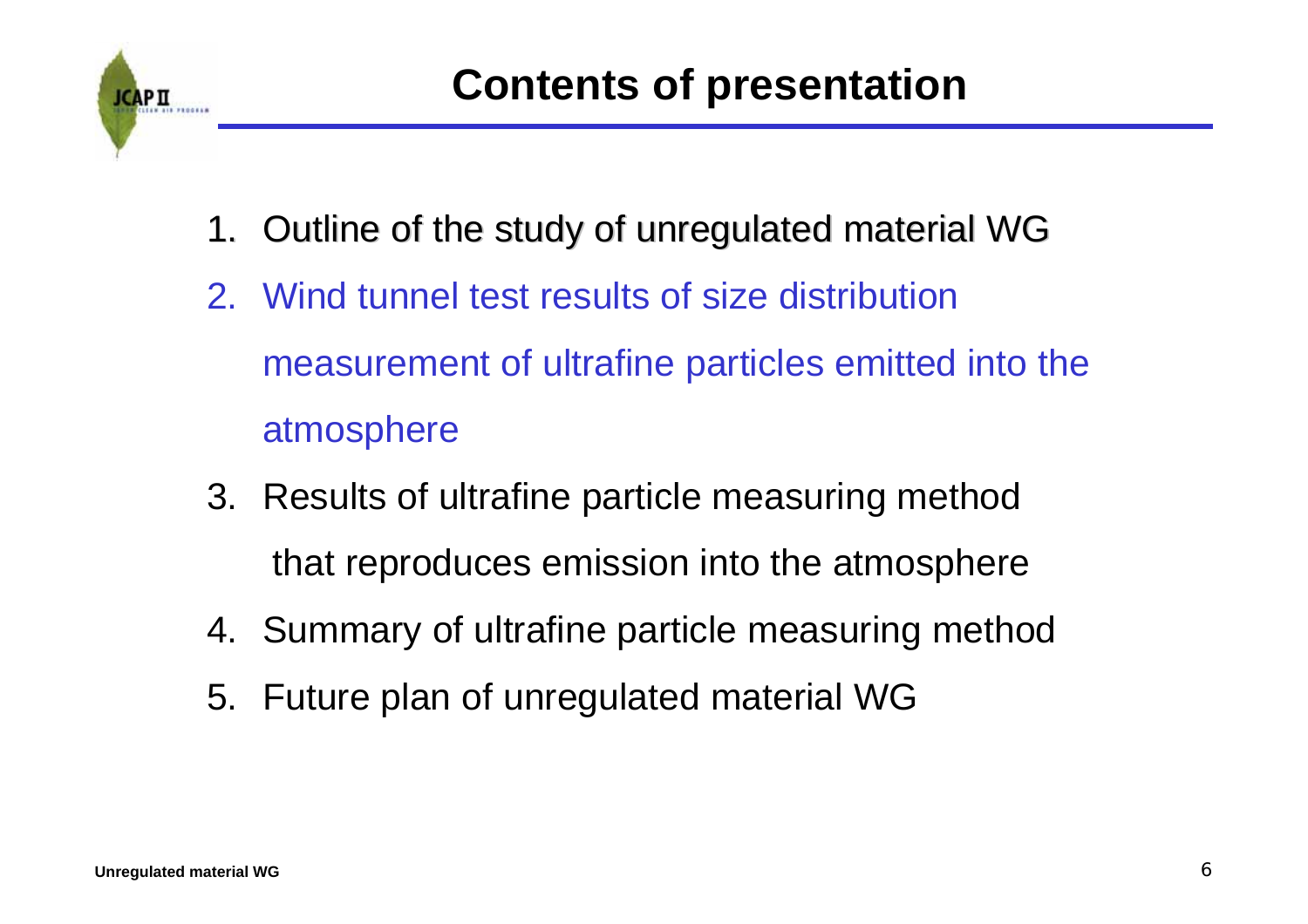

**Unregulated material WG** 7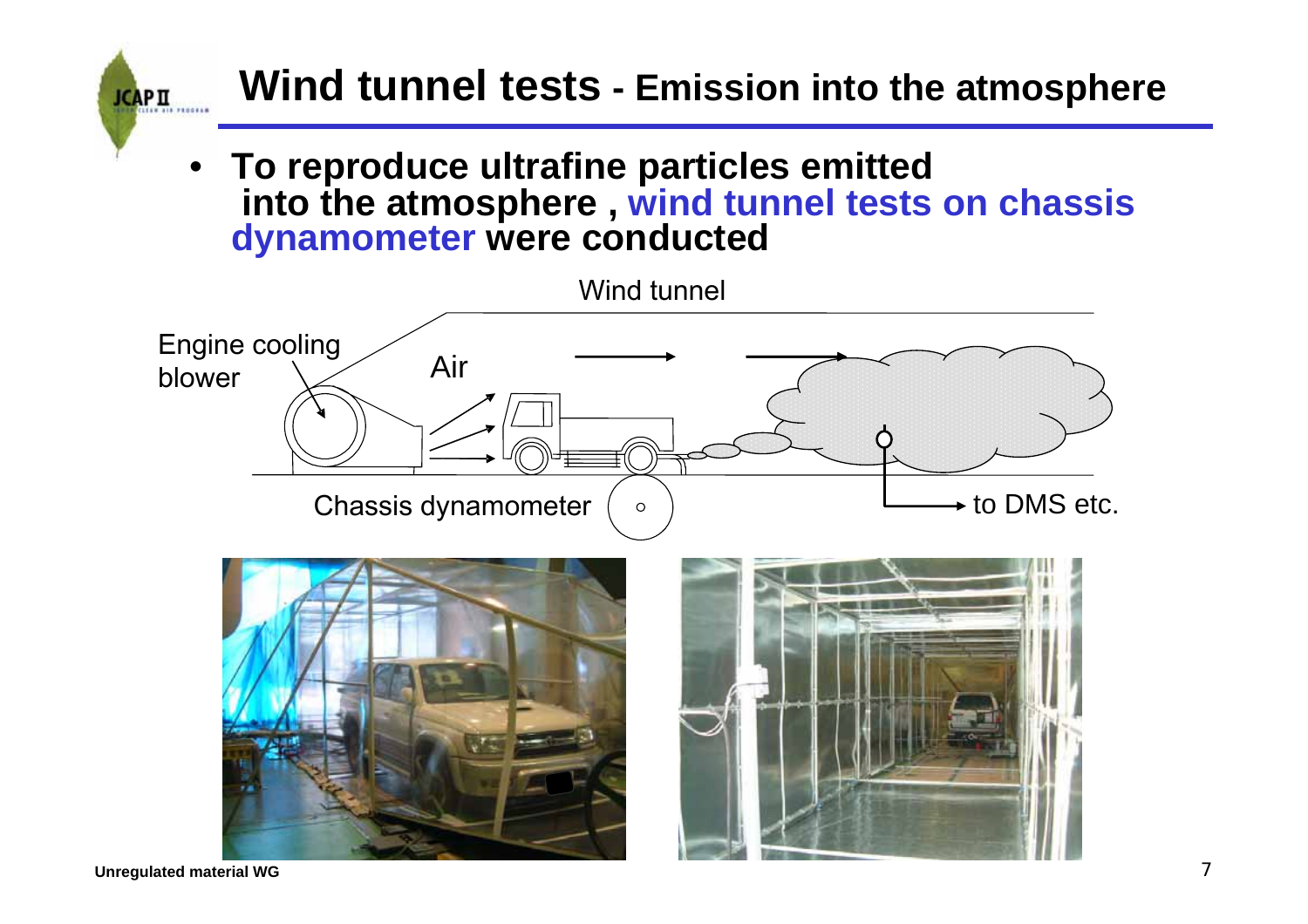

#### **Previous results of chase experiments(1) – Actual emissions into the atmosphere**

•**In usual steady state driving, nuclei mode particles are hardly generated.**

•**Nuclei mode particles** are generated in an extreme condition •high engine speed / low load – nanoparticles derived from organic carbon

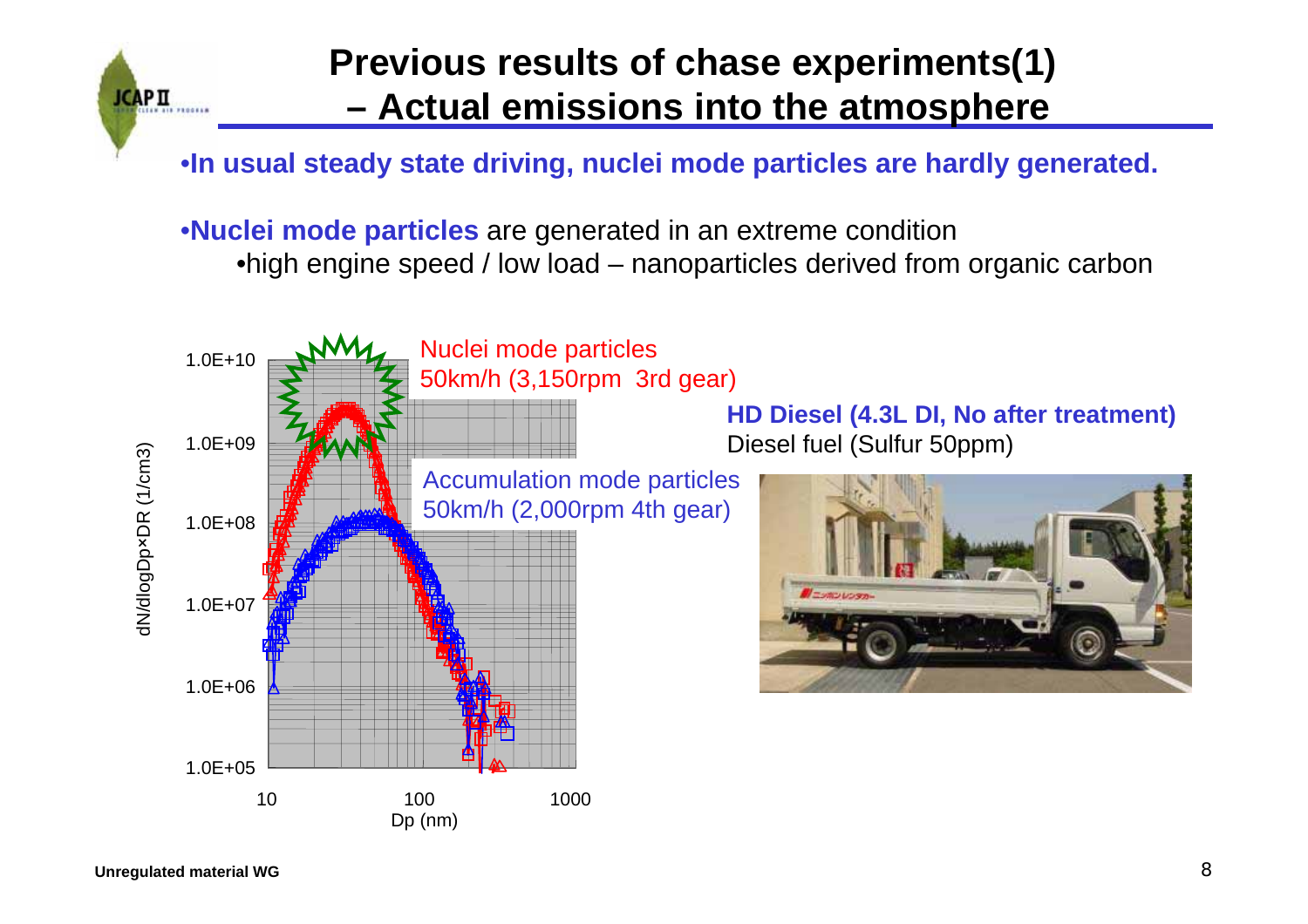

- • Dilution process of stable accumulation mode particles
	- –HD Diesel (4.3L DI, No after treatment), Diesel fuel (Sulfur 50ppm)
	- –50km/h (2,000rpm at 4th gear)



• Particle number concentrations decreased with distance monotonously. Profile of particle size distribution was not changed significantly.

**ЈСАР П**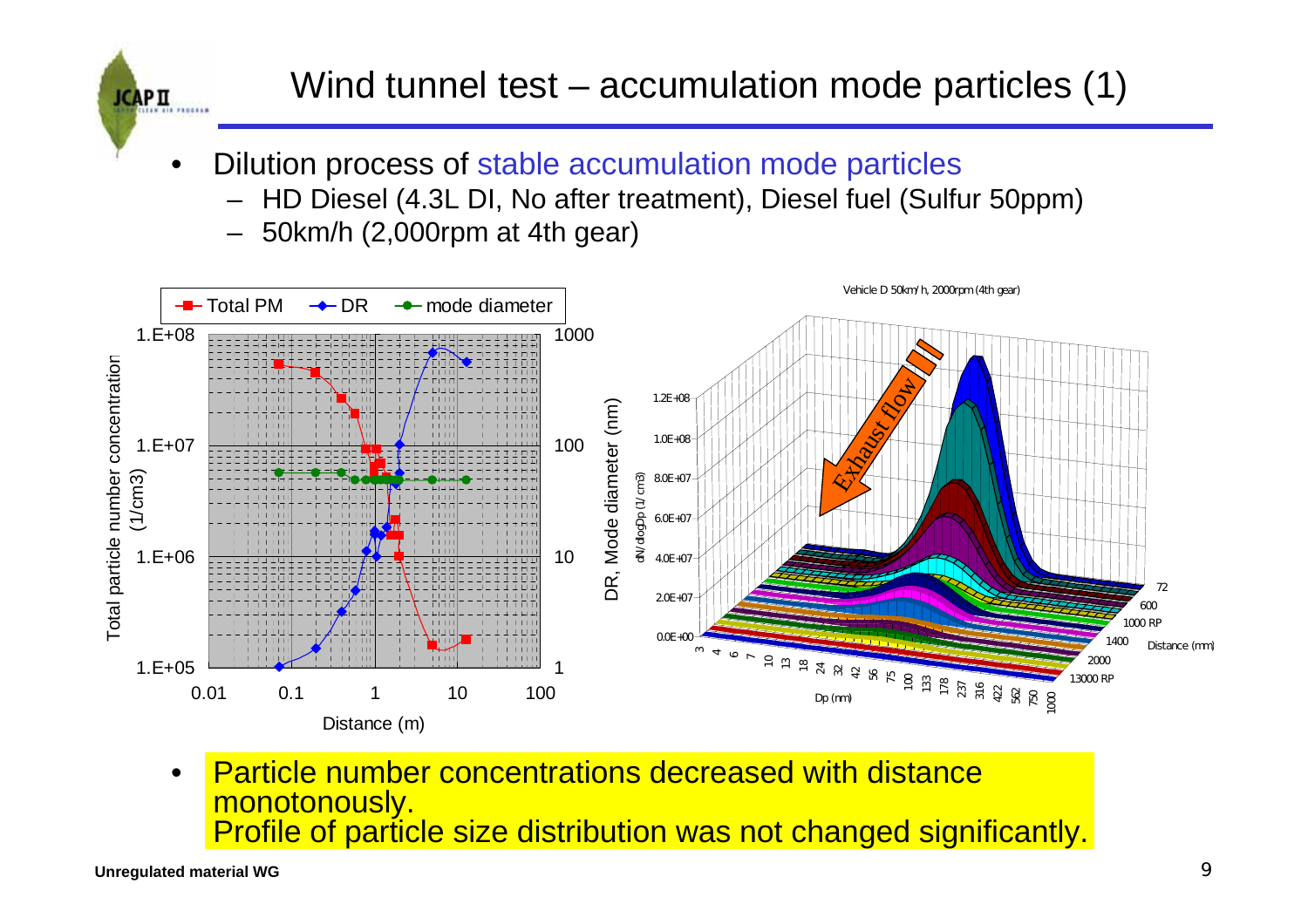**Wind tunnel test – accumulation mode particles (2)**

- • **Particle size distribution corrected with dilution ratio of stable accumulation mode particles**
	- HD Diesel (DI, No after treatment), Diesel fuel (Sulfur 50ppm) Condition:50km/h (2,000rpm at 4th gear)



Particle size distribution corrected with dilution ratio are **metastable** at **DR (dilution ratio) >= 5 .** <sup>⇒</sup>**Distribution to be reproduced in the laboratory.**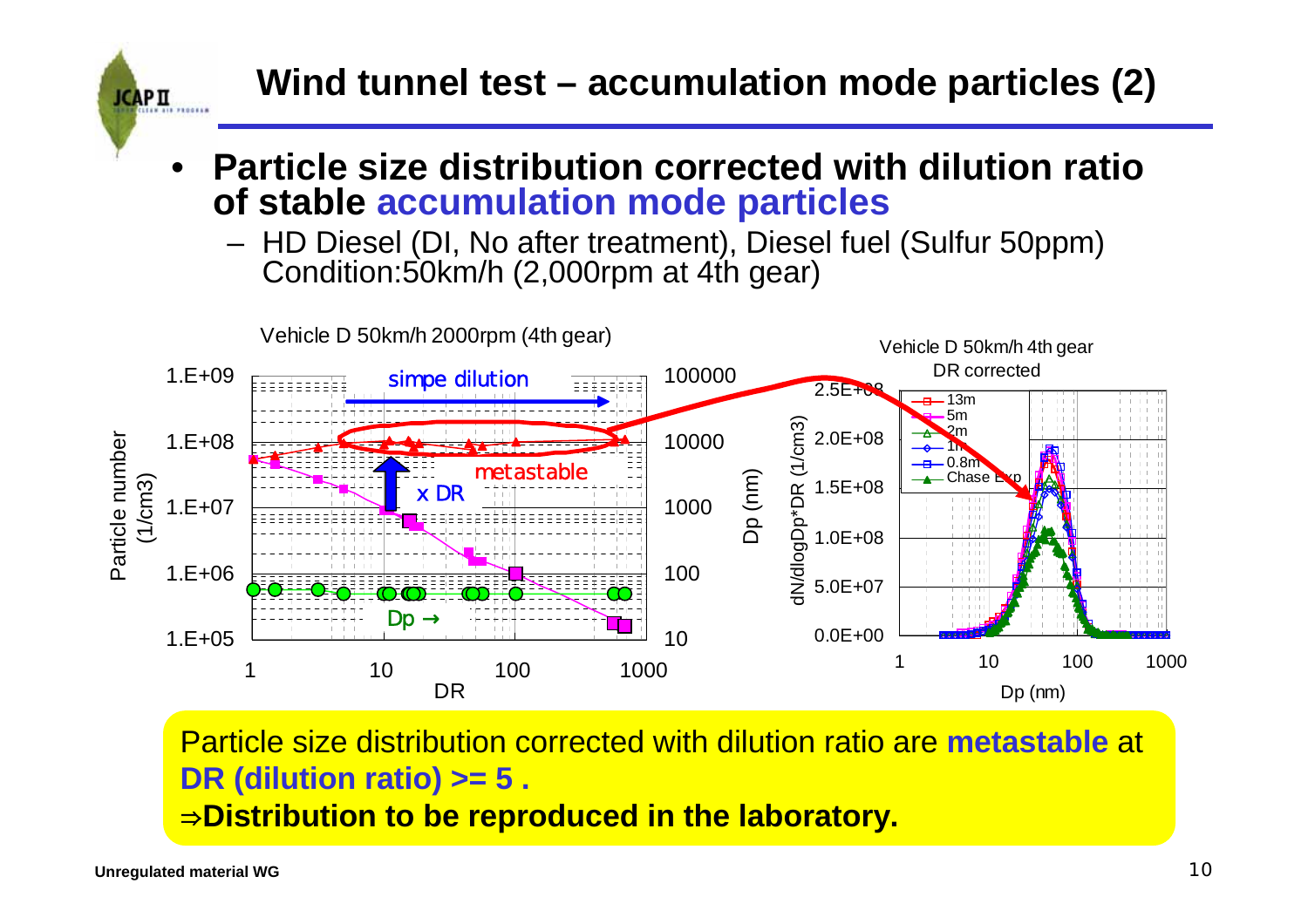- • Dilution process of unstable nuclei mode particles was observed.
	- HD Diesel (DI, No after treatment) , Diesel fuel (Sulfur 50ppm) 50km/hr(3,150rpm at 3rd gear)



•Particle number concentrations decreased with distance >1m.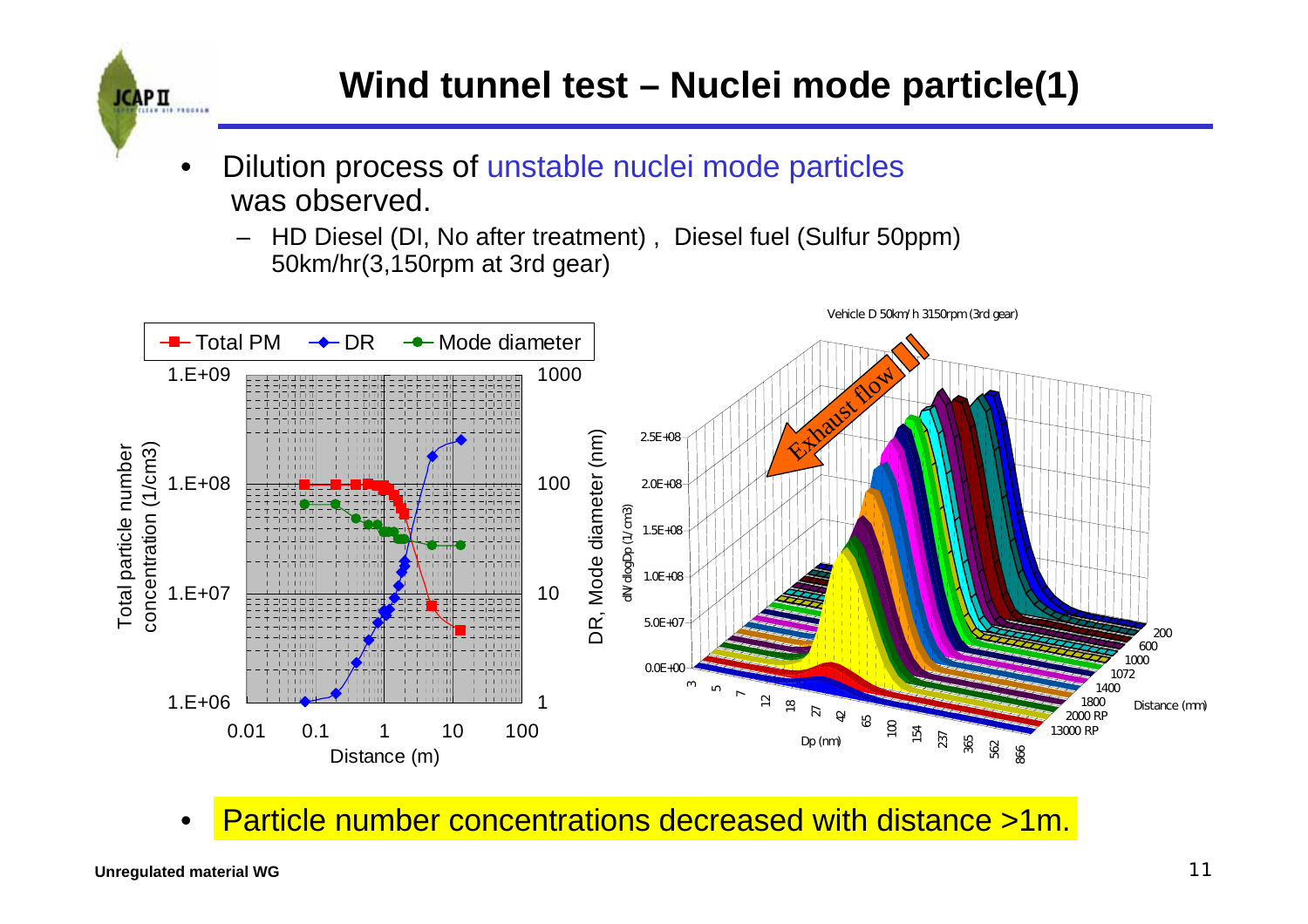

#### **Particle size distribution was approximately unchanged at >2m behind the tail pipe (DR >18).**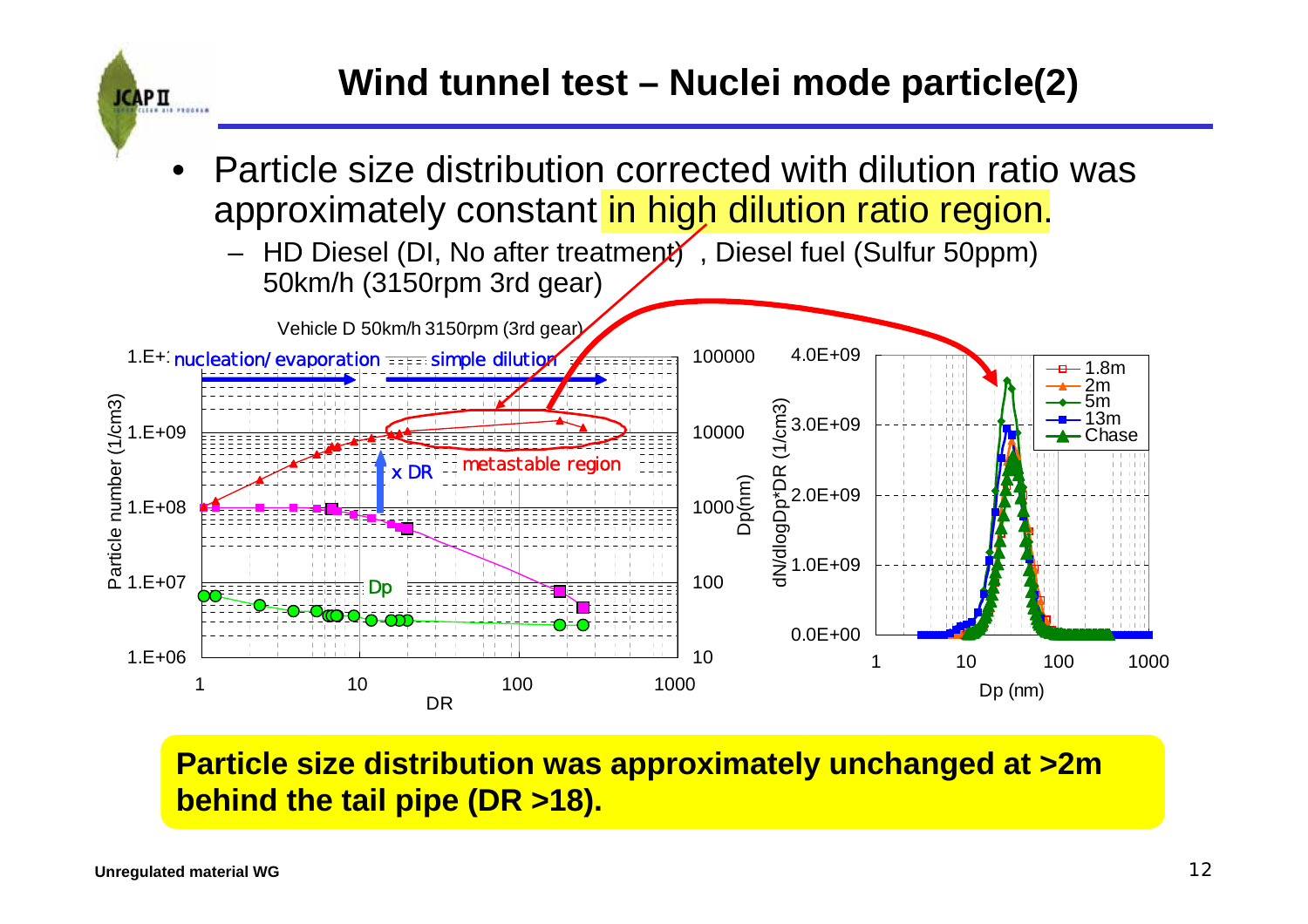# **Previous results of chase experiments (2)**

- In usual steady state driving, nuclei mode particles are hardly generated.
- Nuclei mode particles are generated in another extreme condition •**Oxidation catalyst, high exhaust temperature and fuel with high sulfur content**

#### **– nanoparticles derived from sulfate**

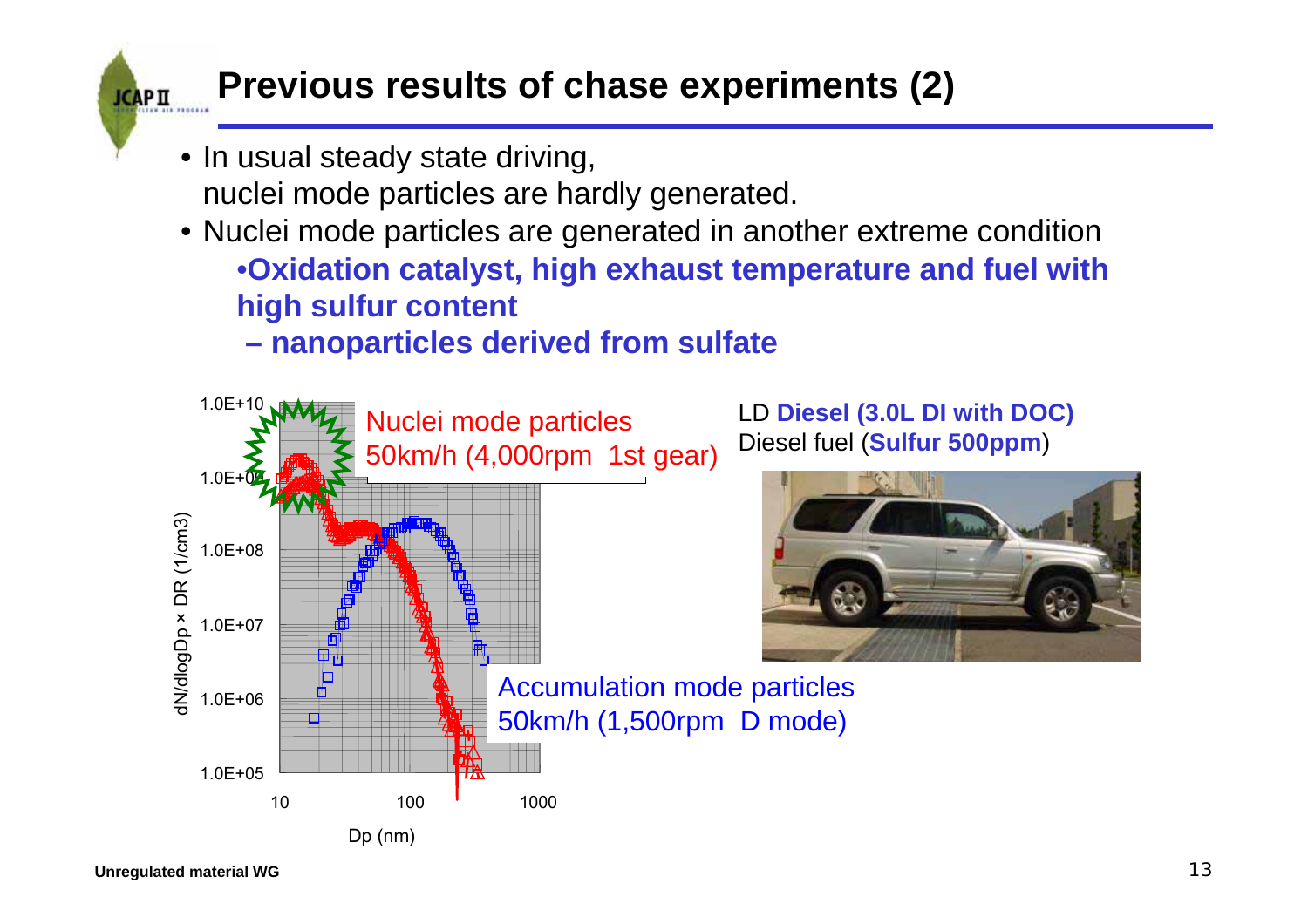

- $\bullet$  Accumulation mode particles
	- Nearly unchanged after initial dilution
- $\bullet$  Nuclei mode particles
	- Formed during dilution of exhaust in the atmosphere
- • Particle size distribution is relatively stable at DR >23
	- Vehicle LD Diesel (DI with DOC), Fuel S 500ppm
	- 50km/h (1st gear)

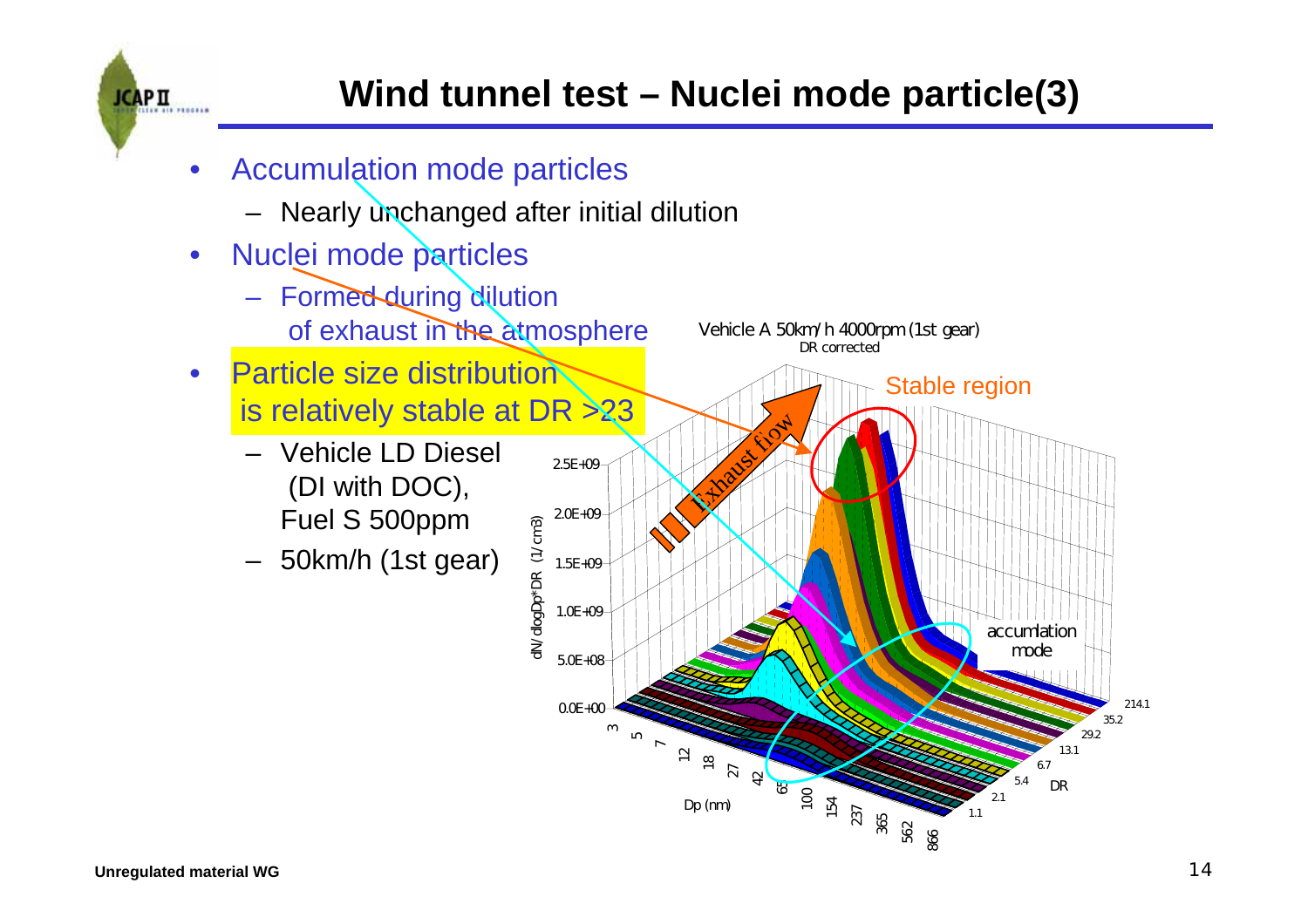

- 1. Outline of the study of unregulated material WG
- 2. Wind tunnel test results of size distribution measurement of ultrafine particles emitted into the atmosphere
- 3. Results of ultrafine particle measuring method that reproduces emission into the atmosphere
- 4. Summary of ultrafine particle measuring method
- 5. Future plan of unregulated material WG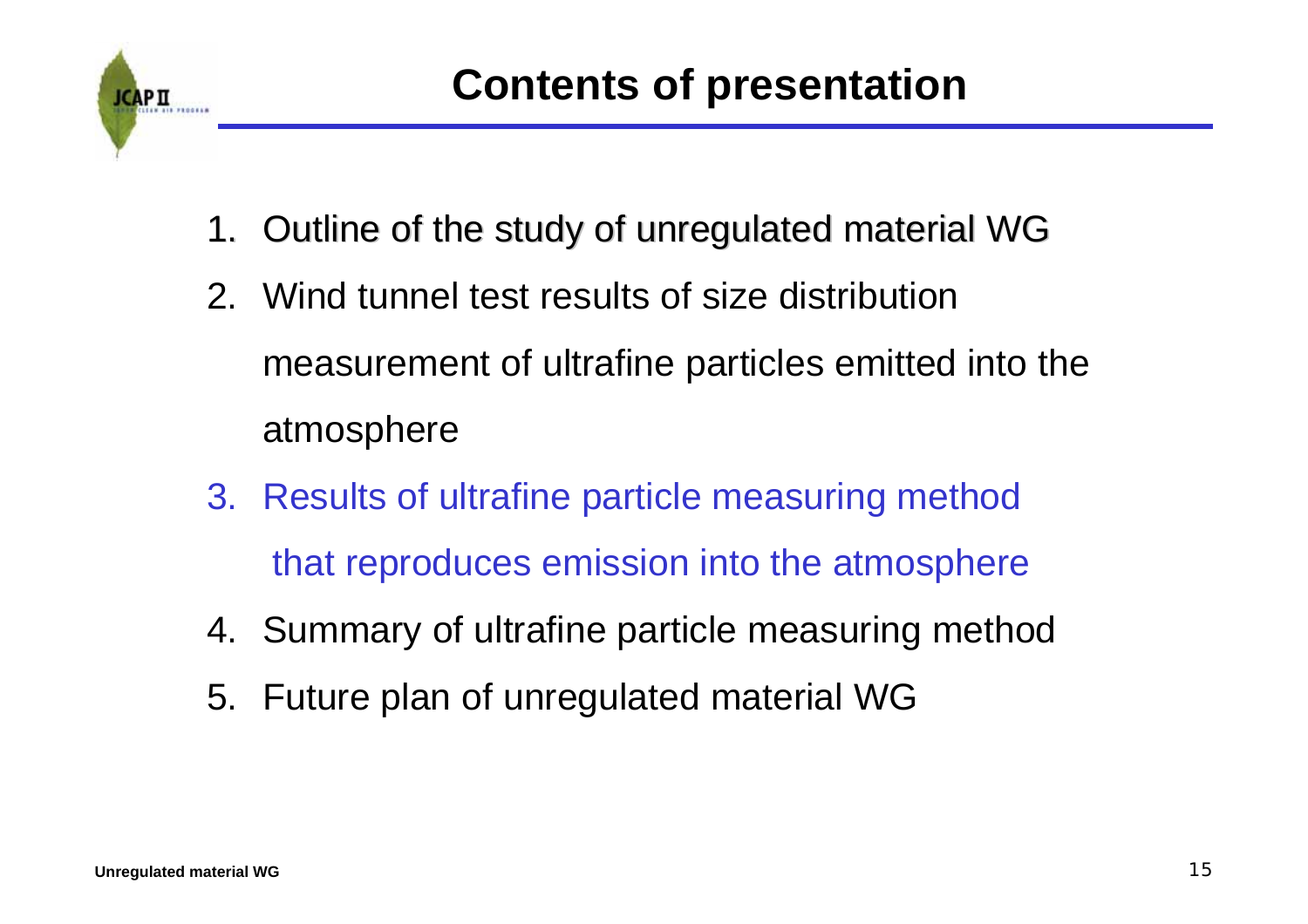# **Ultrafine particle measuring system**

## ・**Ultrafine particle measuring system using PPFDII**



- • Dilution air with temperature and humidity controlled • Dilution ratio control capable of transient test
	- –Constant dilution ratio or Constant split ratio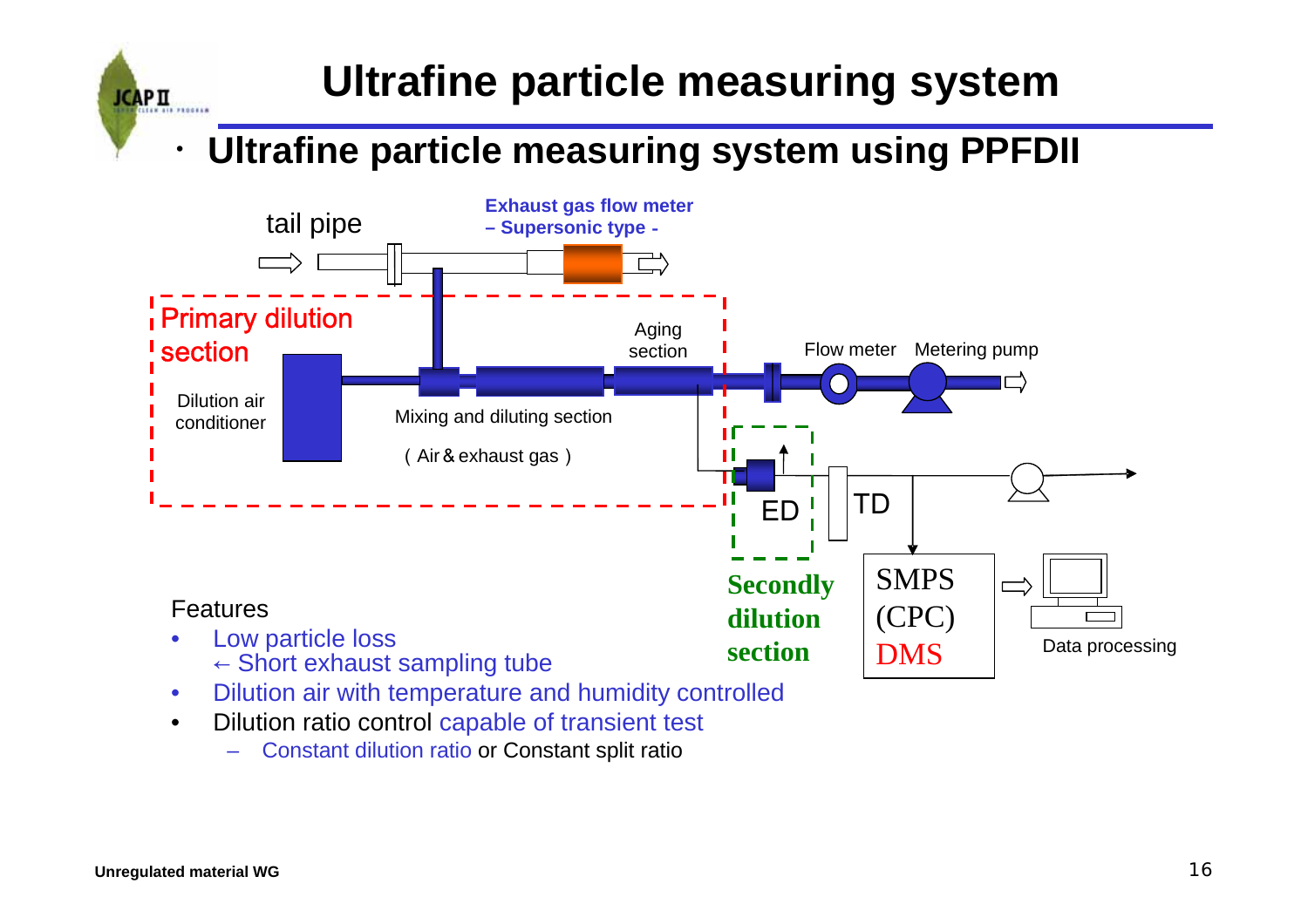**Comparison of wind tunnel and PPFD**Ⅱ **test results (1)**

### •**Comparison of size distributions of nuclei mode particles in steady state condition**



Vehicle: Diesel (DI, No after treatment) Fuel: Diesel fuel (Sulfur 50ppm) Condition:50km/h (3,150rpm 3rd gear)

|                                     | <b>Wind tunnel</b> | <b>PPFDII</b>     |
|-------------------------------------|--------------------|-------------------|
| Mode diameter (nm)                  | 32                 | 23                |
| total particle concentration (cm-3) | $0.8 \times 10^9$  | $1.0 \times 10^9$ |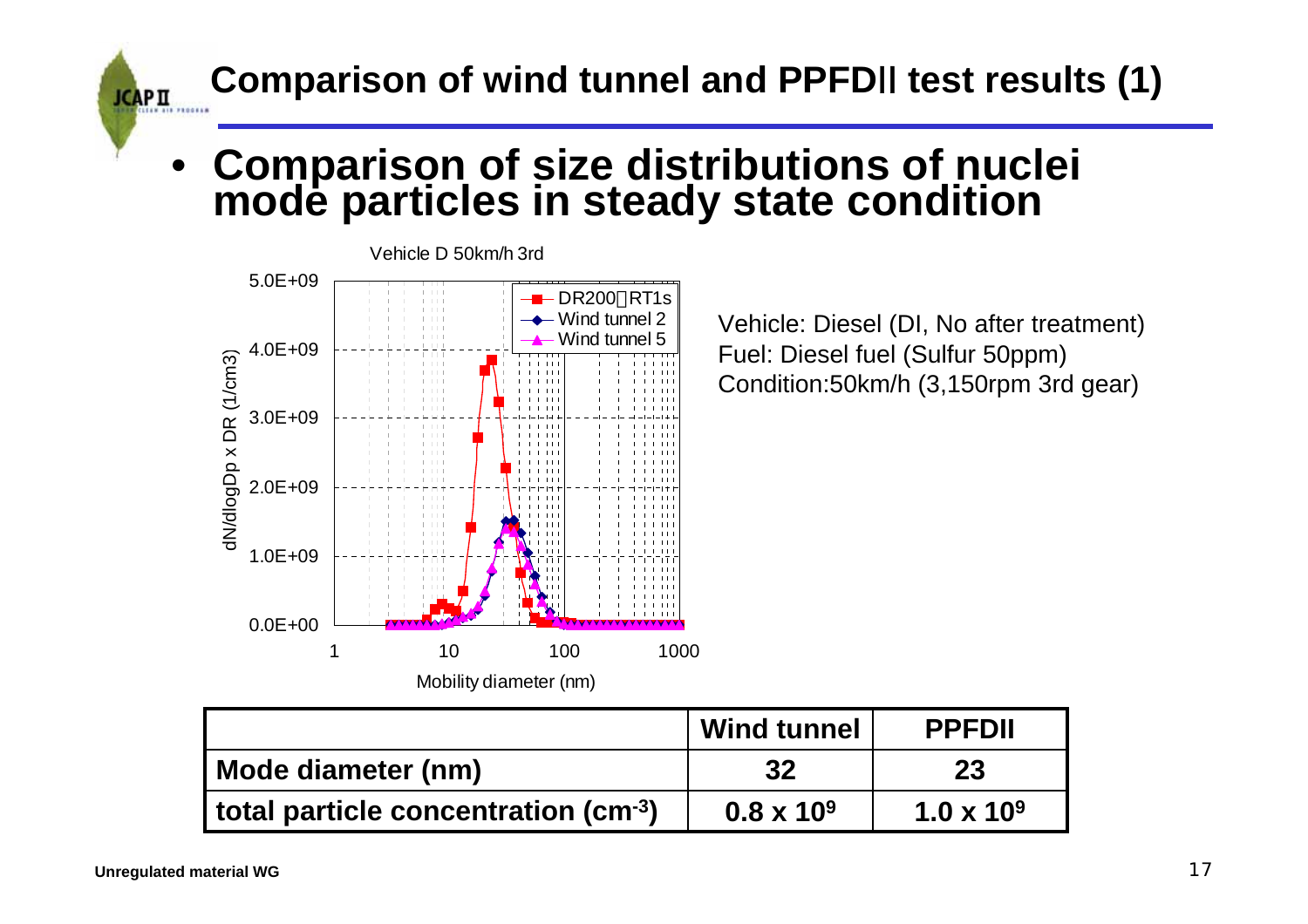# **Comparison of wind tunnel and PPFD**Ⅱ**test results (2)**

・**Transient tests (JE05 mode) Nuclei mode particle formation during deceleration was reproduced.**

Vehicle: Diesel (DI, No after treatment) Fuel: Diesel fuel (Sulfur 50ppm)



**Unregulated material WG** 18

**ЈСАР II** 

1.0E+03 4.6E+05 2.2E+08 1.0E+11

Particle concentrationLow High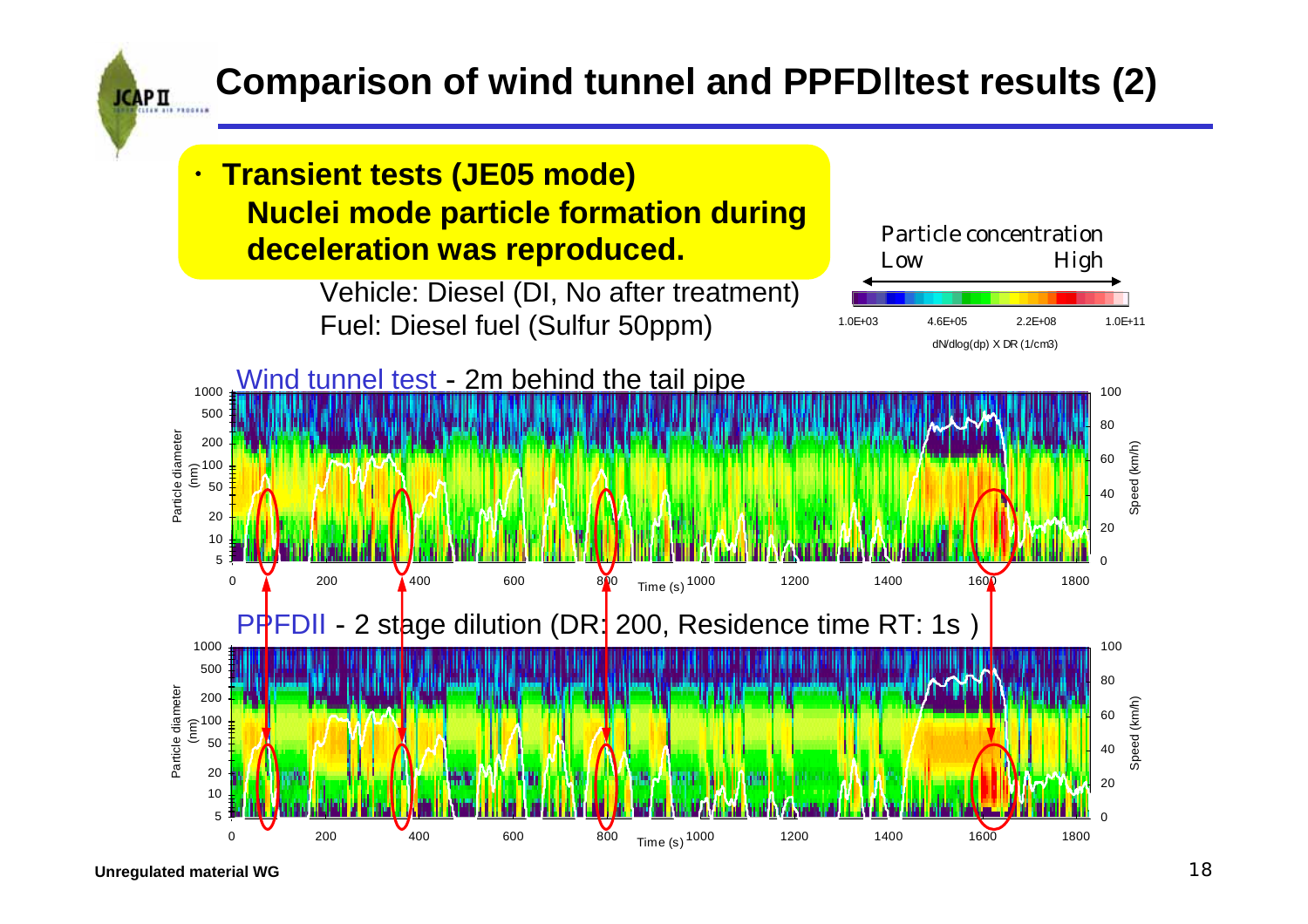# **4.4 Comparison of wind tunnel and PPFD**Ⅱ**test results (3)**

#### Average particle size distributions of JE05 mode tests

**Concentration of mode average particle size distribution approximately coincided. Large contribution of nuclei mode particles on average particle size distribution in deceleration was also reproduced.** 

Vehicle: Diesel (DI, No after treatment) Fuel: Diesel fuel (Sulfur 50ppm) Wind tunnel test-2m and 5 m behind the exhaust tube axis PPFDII - secondary dilution(DR 200, RT 1s)



#### **Mode average**

**Unregulated material Contract Contract of the Contract Order of the Contract Order of the Contract Order of the Contract Order of the Contract Order of the Contract Order of the Contract Order of the Contract Order of the**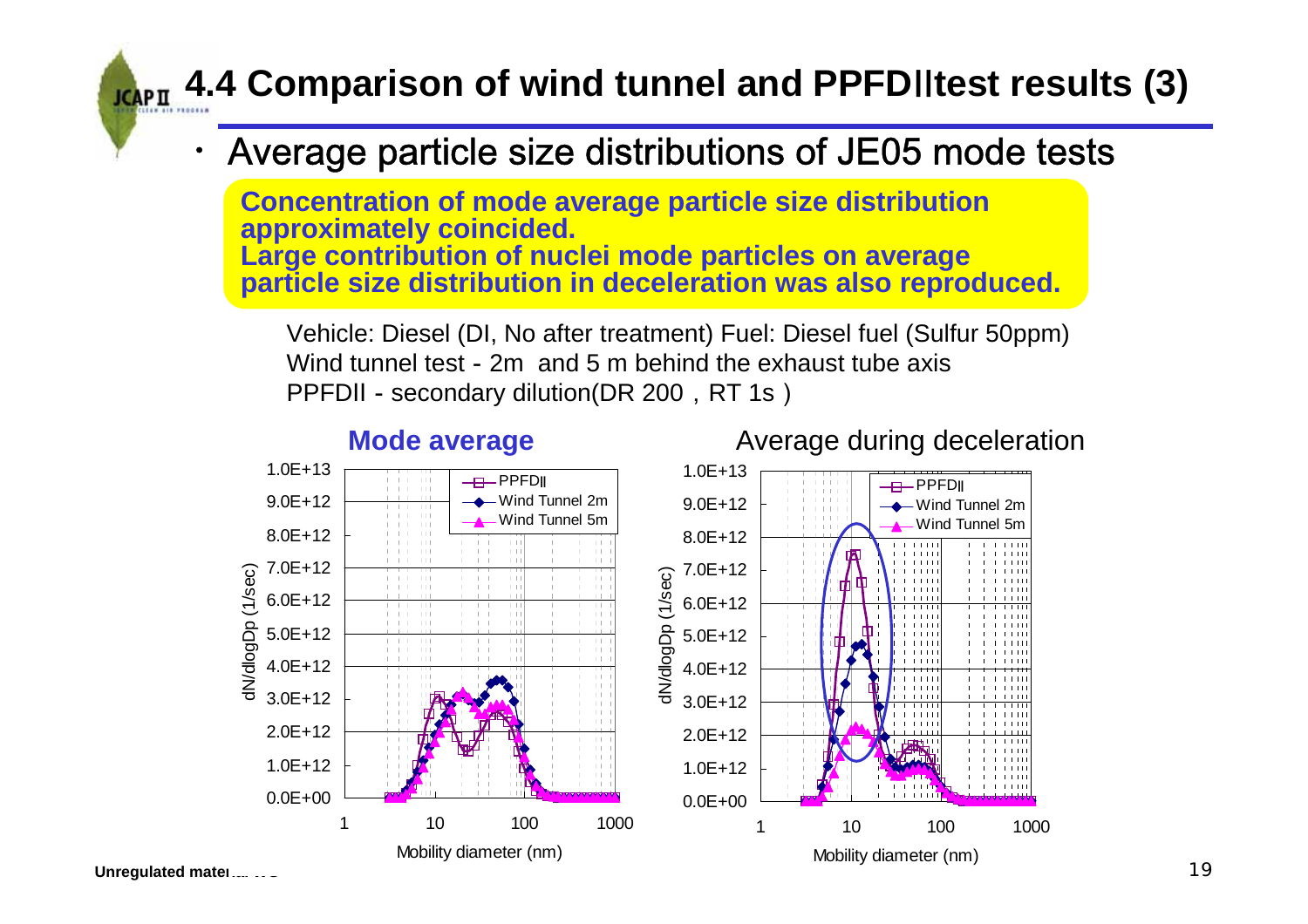

- 1. Outline of the study of unregulated material WG
- 2. Wind tunnel test results of size distribution measurement of ultrafine particles emitted into the atmosphere
- 3. Results of ultrafine particle measuring method that reproduces emission into the atmosphere
- 4. Summary of ultrafine particle measuring method
- 5. Future plan of unregulated material WG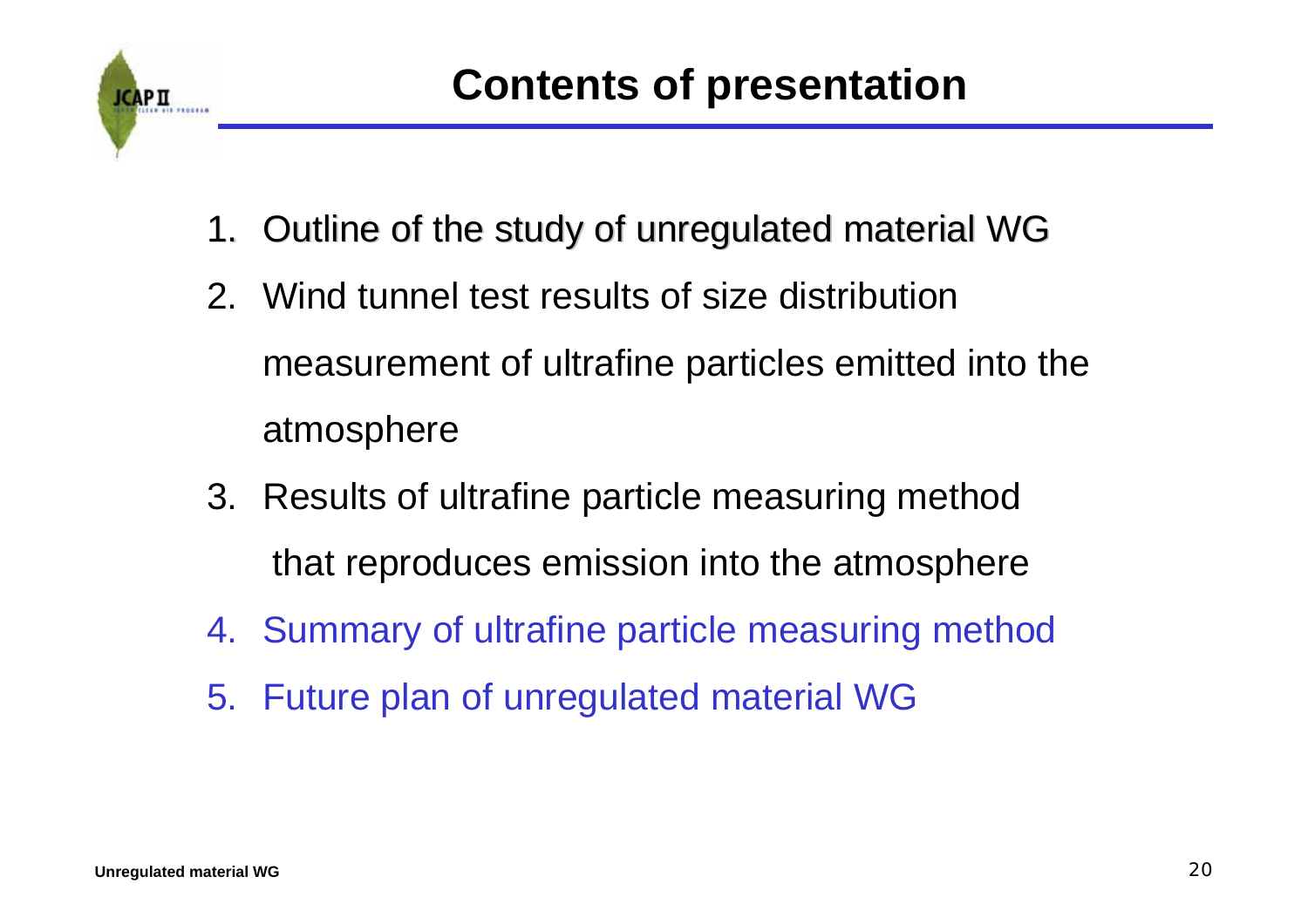

#### **Summary of study on ultrafine particle measuring method**

**Metastable particle size distribution of ultrafine particles after emitted into the atmosphere was confirmed.**

<sup>⇒</sup>**Particle size distribution to be reproduced in the laboratory** 

・**Dilution status of ultrafine particles in metastable state**

|                             | <b>Dilution ratio</b> |  |
|-----------------------------|-----------------------|--|
| nuclei mode particles       | approx. 20 or higher  |  |
| accumulation mode particles | approx. 5 or higher   |  |

**Laboratory measuring method that can approximately reproduce metastable particle size distribution of ultrafine particles emitted into the atmosphere was established.** 

⇒ **Dilution condition of sampling system (PPFDII) was determined.** 

・**Dilution conditions**

| Primary dilution ratio $  15 - 25  $ |         |
|--------------------------------------|---------|
| Residence time (Sec)                 | $1 - 2$ |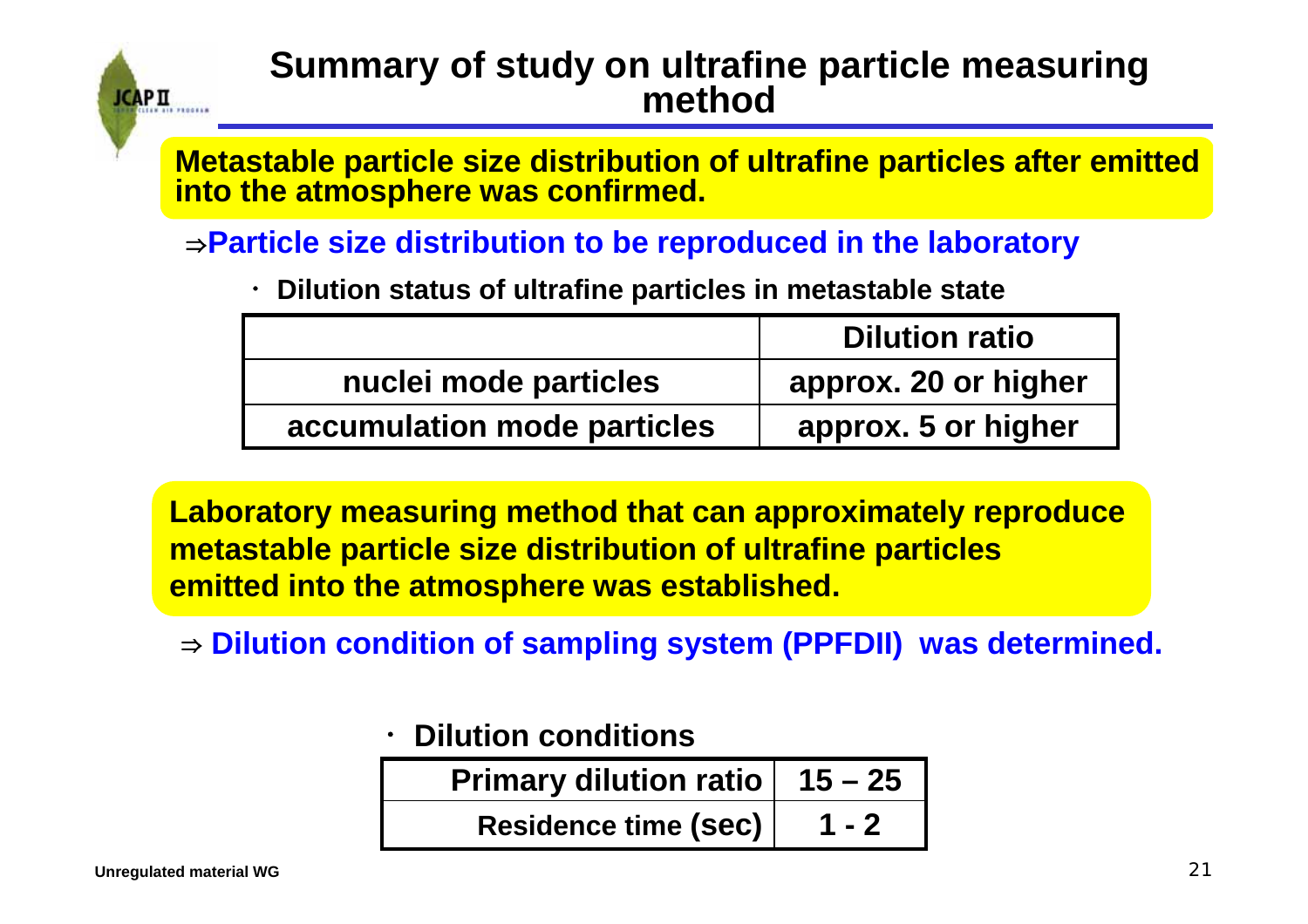

- **To clarify the direction of automobile and fuel technologies that enable the reduction of ultrafine particles.**
	- **Verification of accuracy of measuring method**
		- **Instruments correlation test for fast particle sizing (ex. DMS, EEPS)**
	- **Matrix test to assess the influences of automobile and fuel technologies on ultrafine particle emission**
	- **Measurement of emission factor of ultrafine particles for air quality modeling**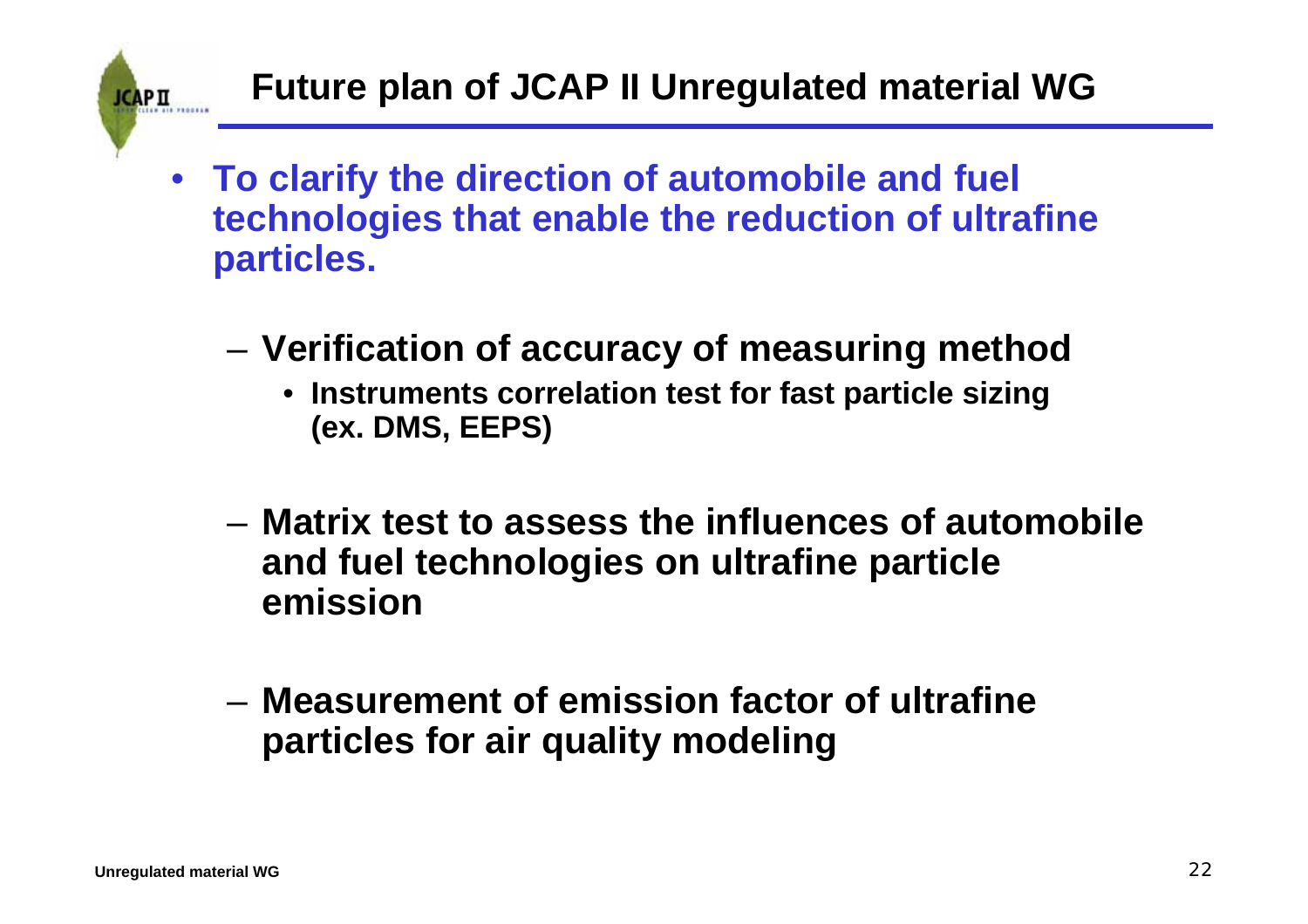

# *Thank you for kind attention.*

### JCAP II Unregulated Material WG

|              | Yanagisawa, N ISUZU Advanced Eng. Ikeda, T<br>Center, Ltd. |             | COSMO OIL Co., Ltd.                                  |
|--------------|------------------------------------------------------------|-------------|------------------------------------------------------|
| Yamashita, T | Toyota Motor Corp.                                         | Tanaka, S   | COSMO OIL Co., Ltd.                                  |
| Iwakiri, Y   | Nissan Motor Co., Ltd. Takahashi, K                        |             | Idemitsu Kosan Co., Ltd.                             |
| Shoji, T     | Mitsubishi Fuso Truck Suzuki, A<br>and Bus Corp.           |             | <b>JOMO Technical</b><br><b>Research Center, Ltd</b> |
| Hosoya, M    | Hino Motors, Ltd.                                          | Sekimoto, M | <b>ATRI</b>                                          |
| Nakajima, T  | <b>JARI</b>                                                |             |                                                      |